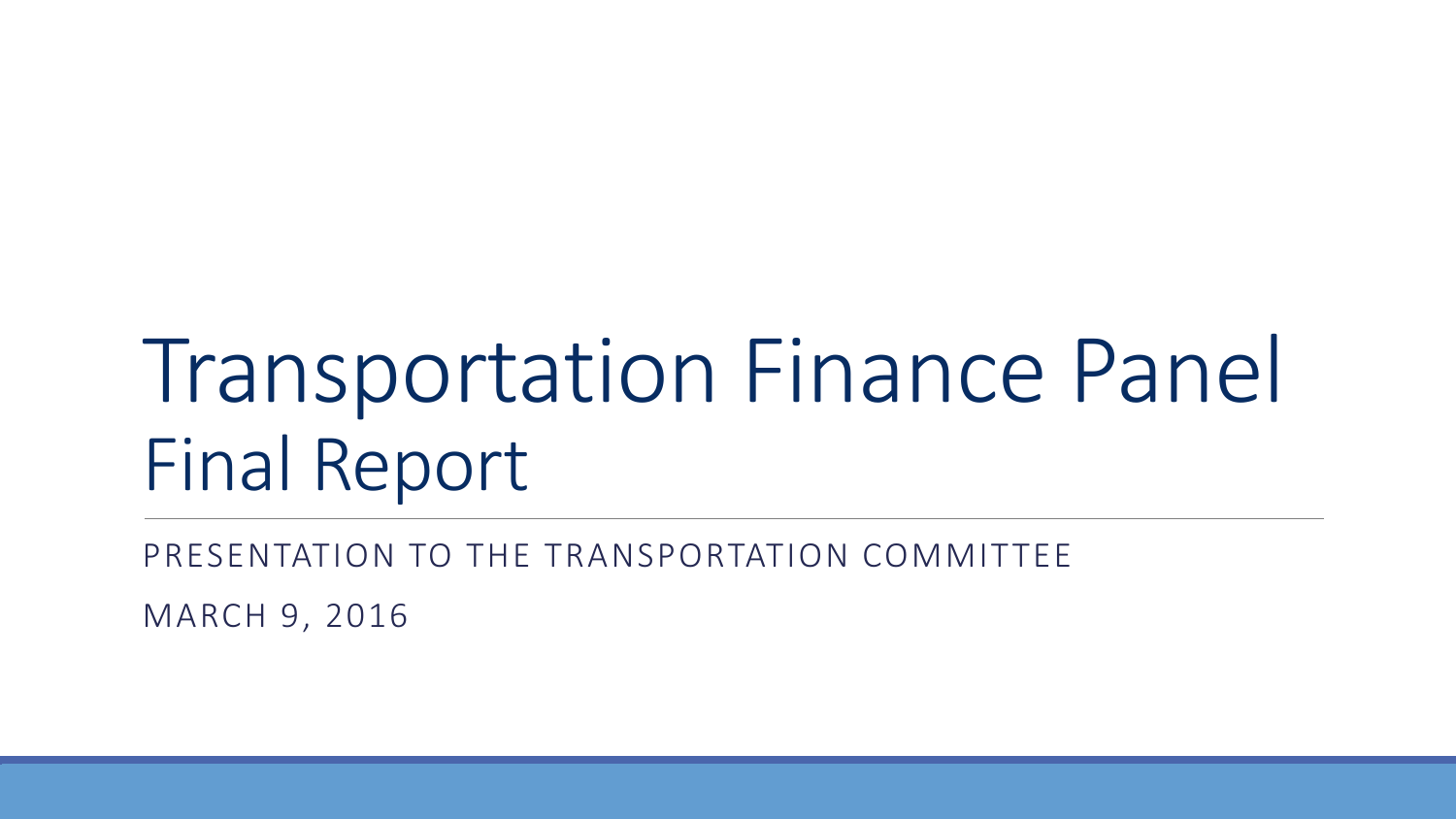## TFP Principles

- 1. Transportation infrastructure investment Is a key driver of CT's economic future.
- 2. The Special Transportation Fund must be solvent to allow projects to be planned for and executed.
- 3. All transportation projects must be executed in an efficient and cost effective manner.
- 4. Let's Go CT! is a dynamic plan that will continue to evolve as technology progresses and financial markets change.

#### **Our recommendations in this report will allow the state to double the annual revenues in the STF by FY2030.**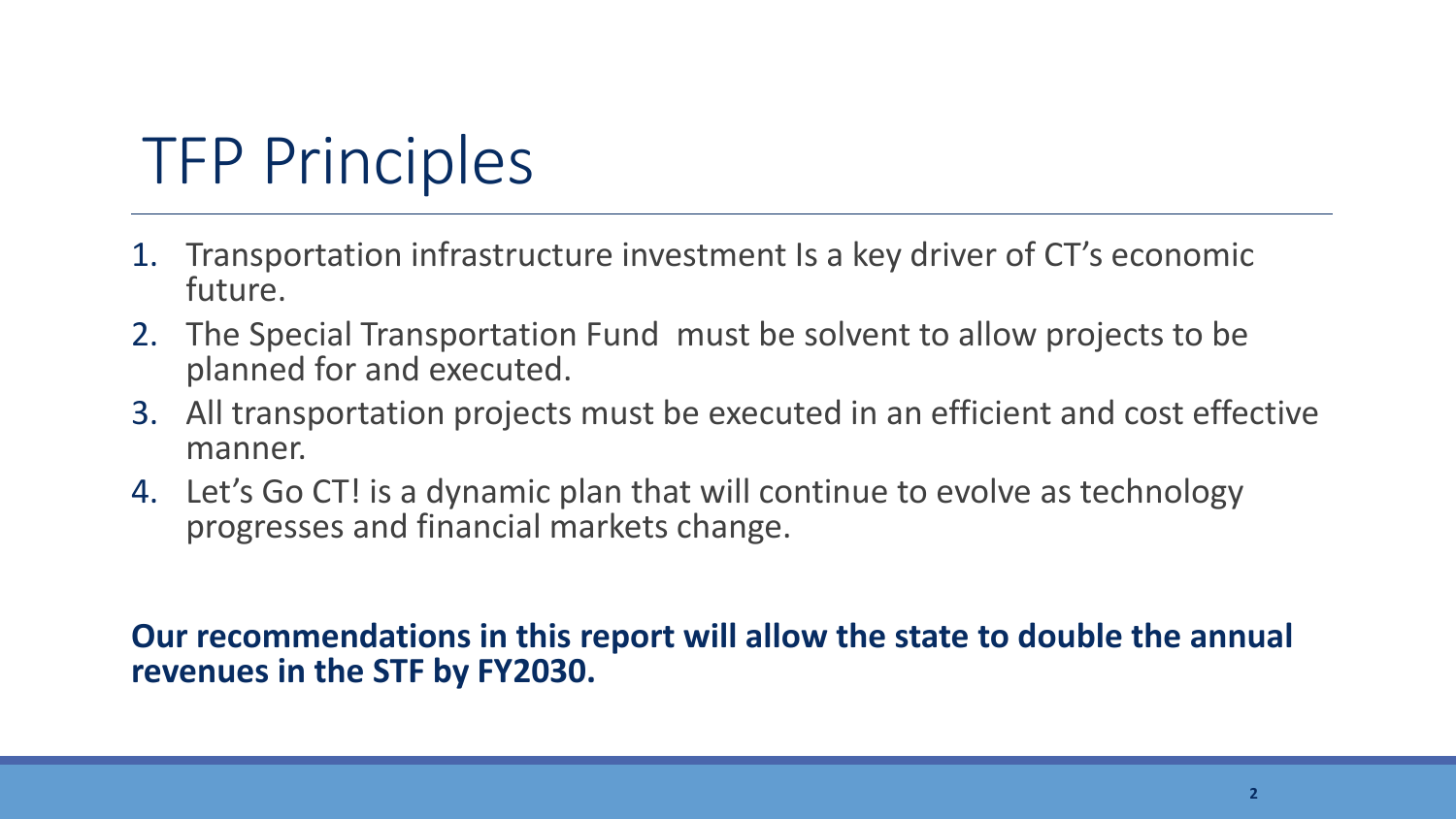## Benefits of the Recommendations

- Keeps the STF solvent through FY2030
- **Allows the state to execute on the Let's Go CT! projects; 66% of the projects preserve today's** existing infrastructure
- **No revenue changes until FY18**
- Emphasizes an efficient and fiscally responsible approach to transportation project funding with a methodology to reduce state borrowing by \$9 billion over 15 years and an emphasis on pay-go funding
- **Doubles the annual revenues into the STF by FY2030 by raising a total of \$18 billion in new** revenue over 15 years
- **Provides a financing plan that provides an additional \$55 billion in new revenue over 30 years**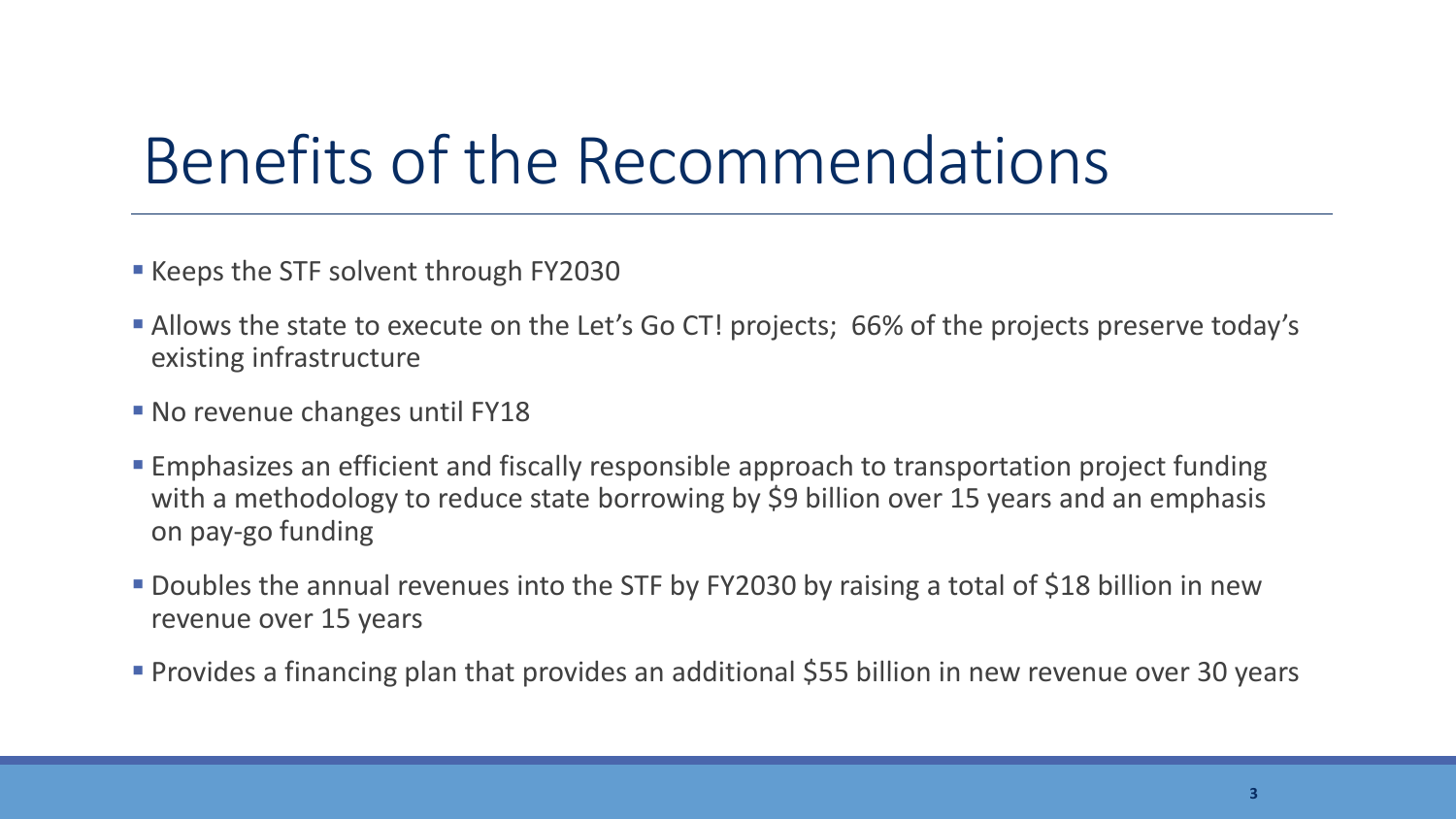## A Brief Recap: CT's Current Infrastructure

#### Infrastructure

- 21,500 miles of state and local roads
- 7,400 state and local bridges
- 225 miles of passenger railroad
- 203 New Haven Line bridges
- 500 rail coaches and cars

#### • 85M vehicles miles traveled each day

**Trips** 

- 42M bus passenger trips per year
- 41M rail passenger trips per year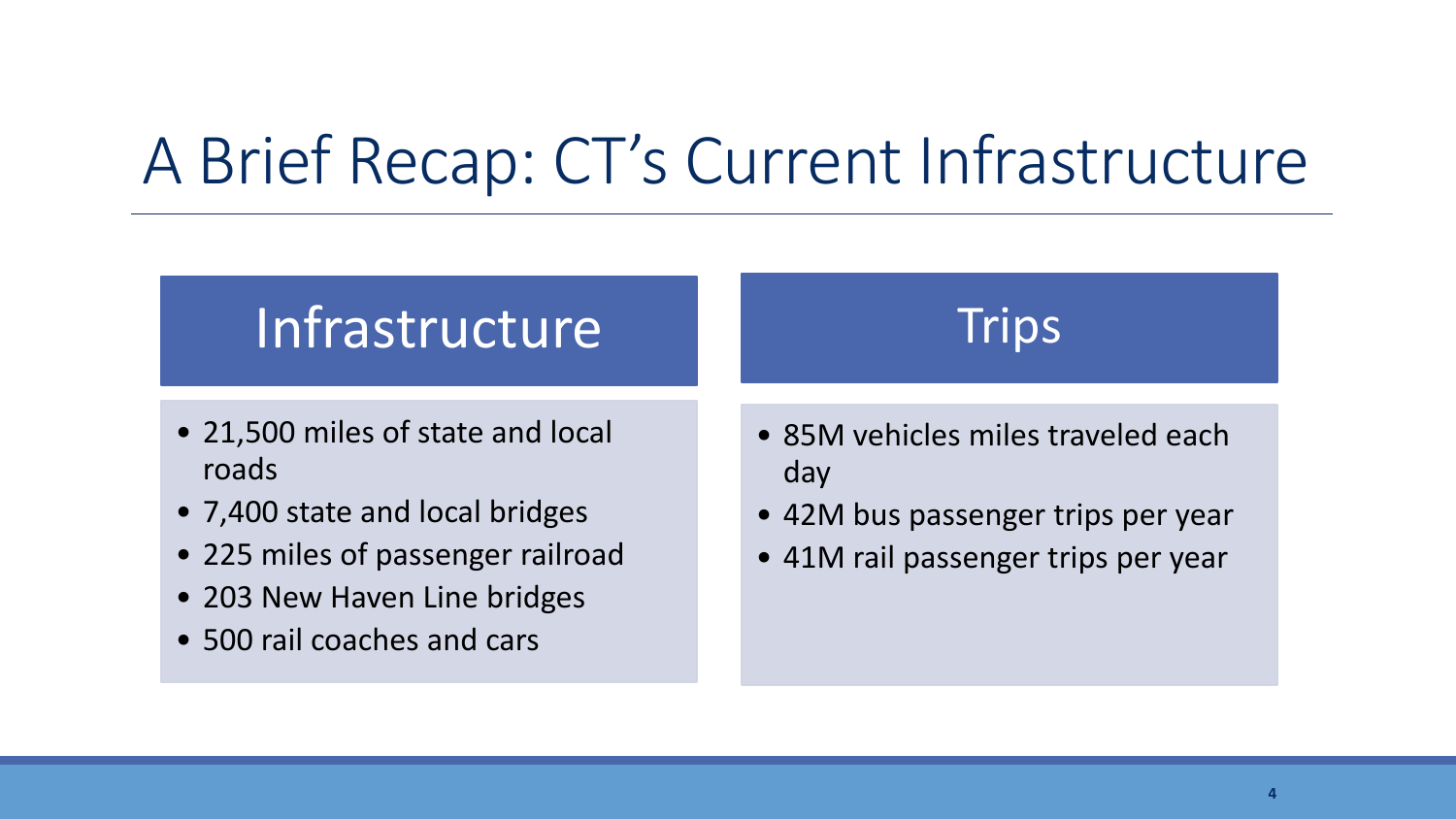#### Underinvestment in Transportation

#### **Road Status**

- 41% of state & local roads are in "poor" condition
- Road conditions add \$661 per year in operating costs for drivers

#### **Bridge Status**

- 35% of CT's bridges are functionally obsolete or structurally deficient
- 70% of state-maintained bridges built before 1970; bridges typically built with a 50 year lifespan

#### **New Haven Line Status – NHL is the nation's busiest commuter rail line**

- 4 NHL movable bridges are over 100 years old & cause disruptions to operations
- Of the 203 NHL bridges, 76% were built prior to 1940
- 22% of bridges on the NHL are in "poor" condition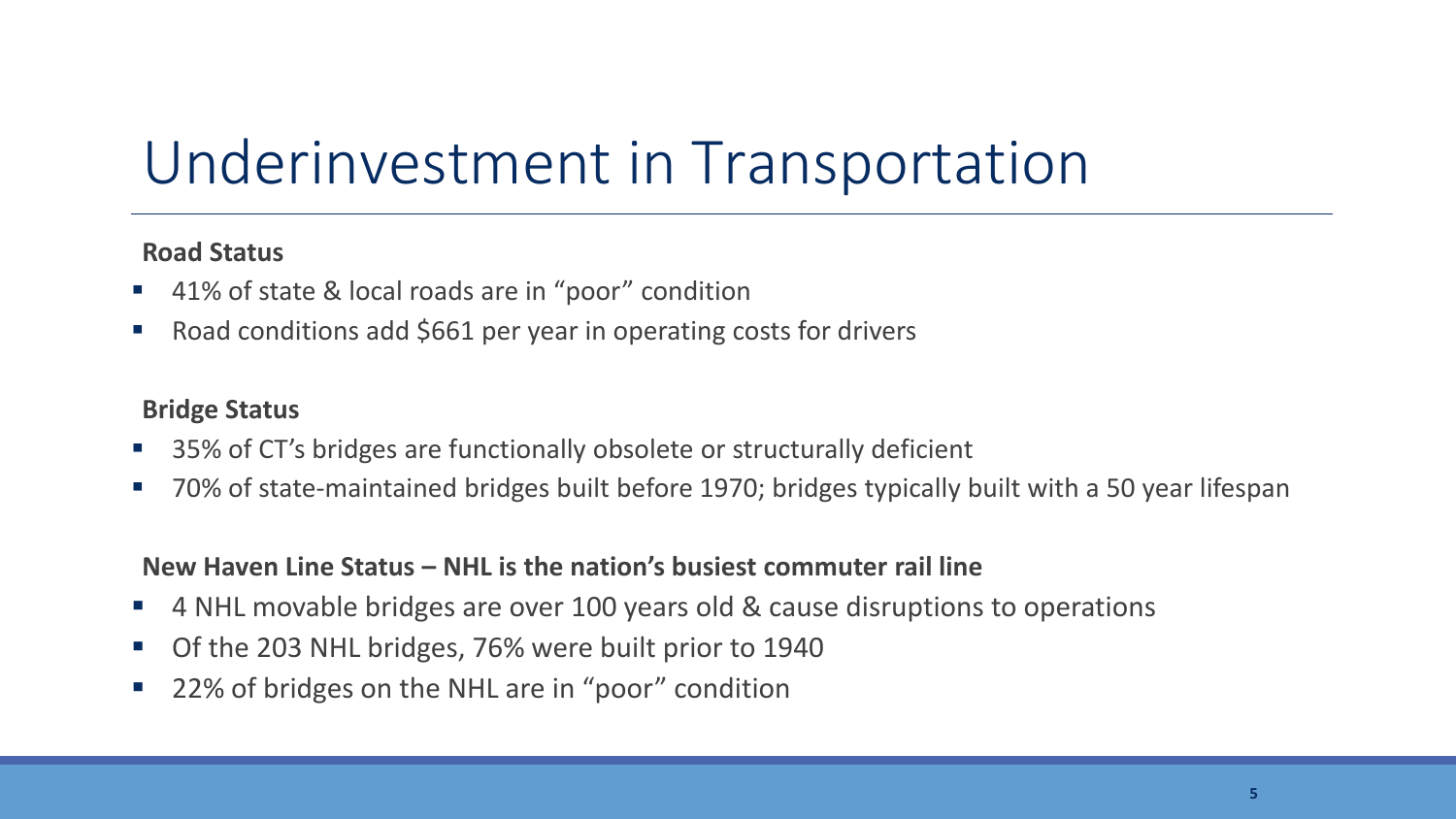# Negative Effect on CT Economy

- Deficient and severely congested roads cost Connecticut's drivers \$5.1 billion annually according to TRIP:
	- **S1.6 billion in additional vehicle operating costs**
	- **S2.3 billion in congestion-related delays**
	- **S1.2 billion in delays cause by accidents**

The average driver in lower Fairfield County **spends 49 hours a year stuck** in traffic, while the average driver in the capital region **spends 45 hours a year stuck** in traffic.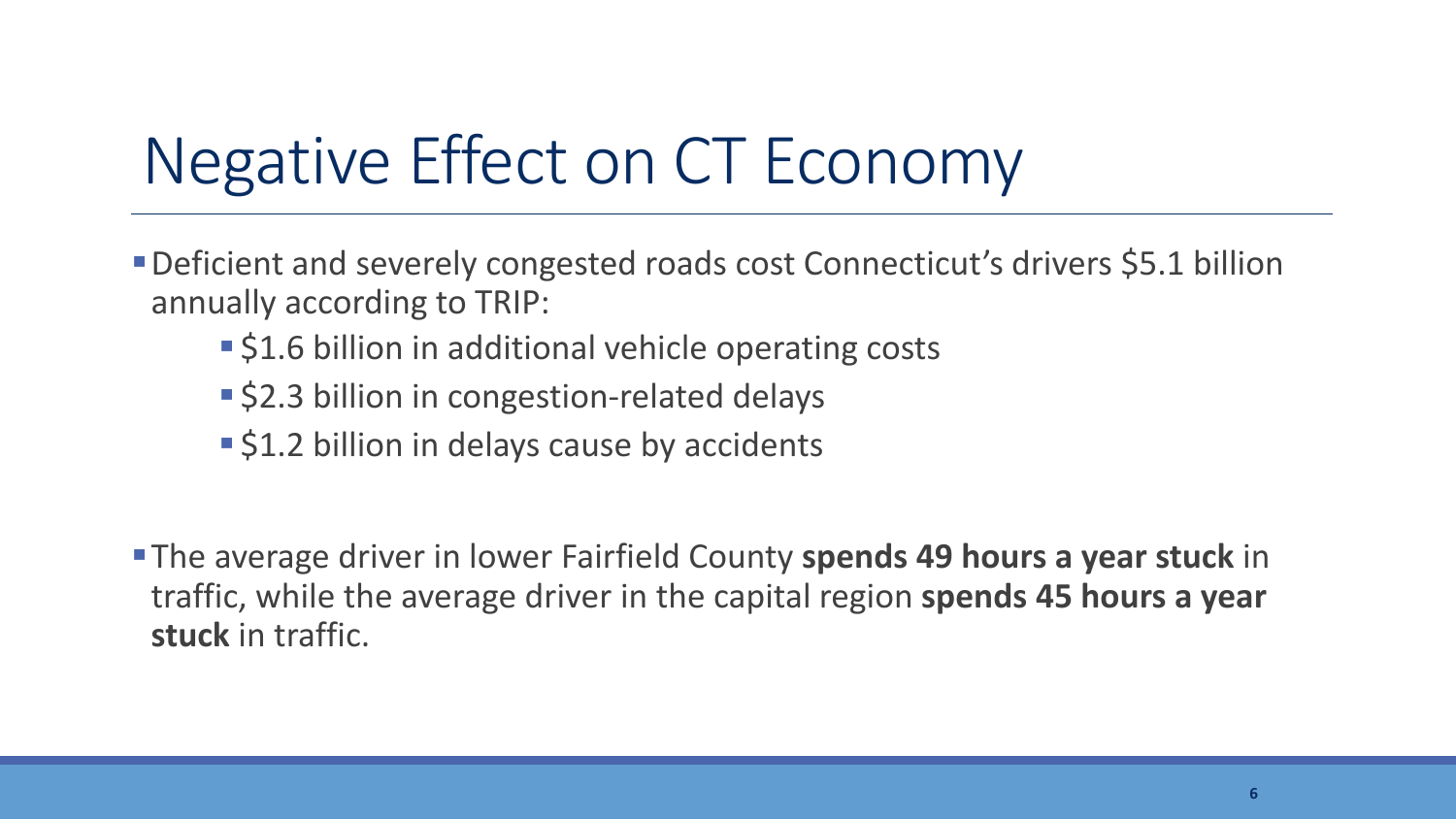### On the Path to Progress



- The state has begun to make progress on addressing the backlog of projects.
- **Investments in** transportation **increased 65% since 2011.**
- However, the funding needs are immense.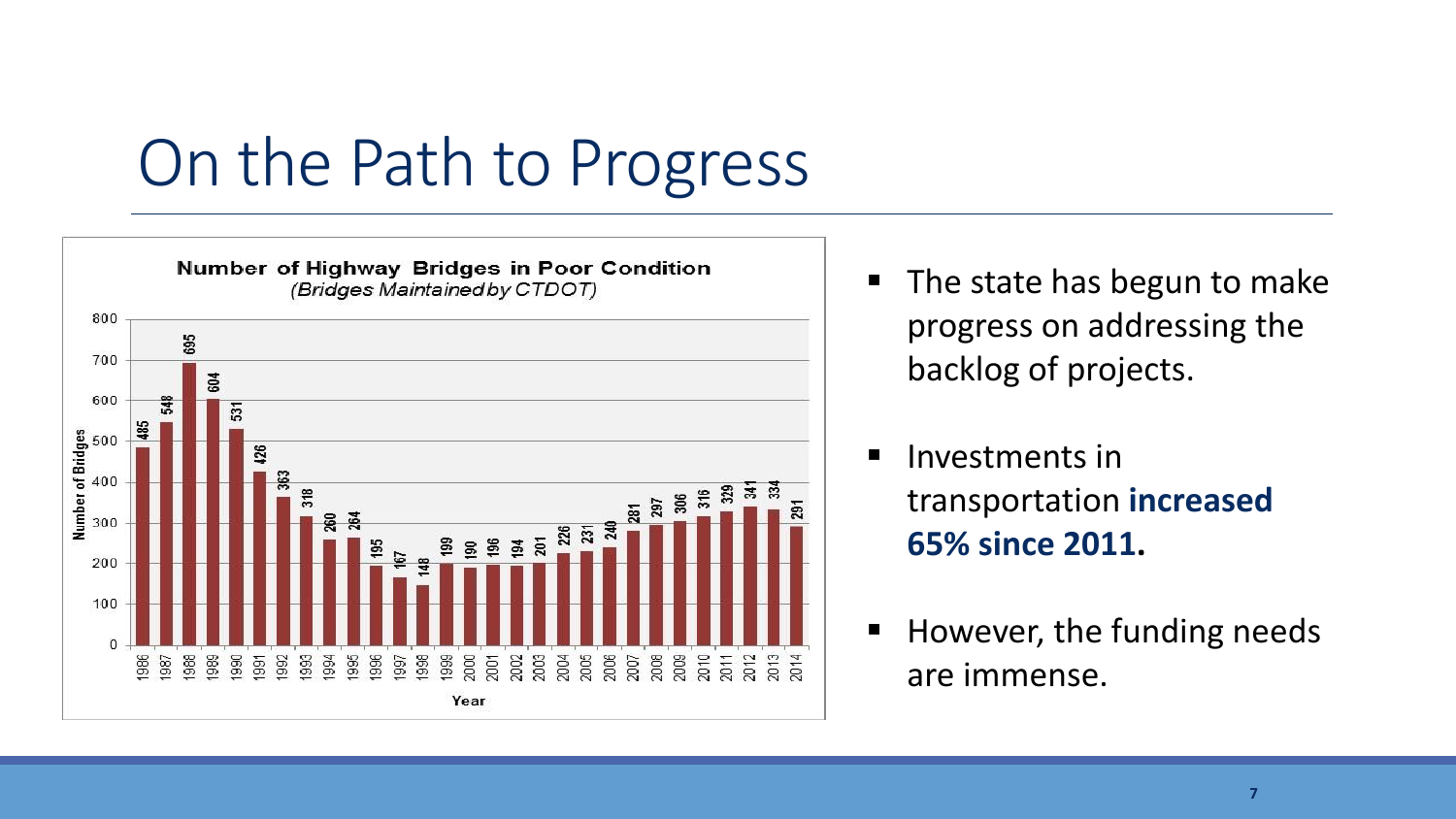# *Let's Go CT!*

■ \$100 billion, 30 year initiative to bring Connecticut's transportation infrastructure up to a state of good repair, reduce congestion, and expand transportation options across the state

 **\$66 billion**, two-thirds of the entire program, is for statewide preservation programs to keep the systems that exist today running smoothly and safely without disruption to the economy.

- Including the Hartford Viaduct and the Waterbury Mixmaster.
- \$34 billion in enhancement projects will reduce congestion and create opportunities for travelers to access integrated rail and transit systems.
	- Including highway widenings, enhancements to the New Haven Line, Shoreline extension to westerly, RI.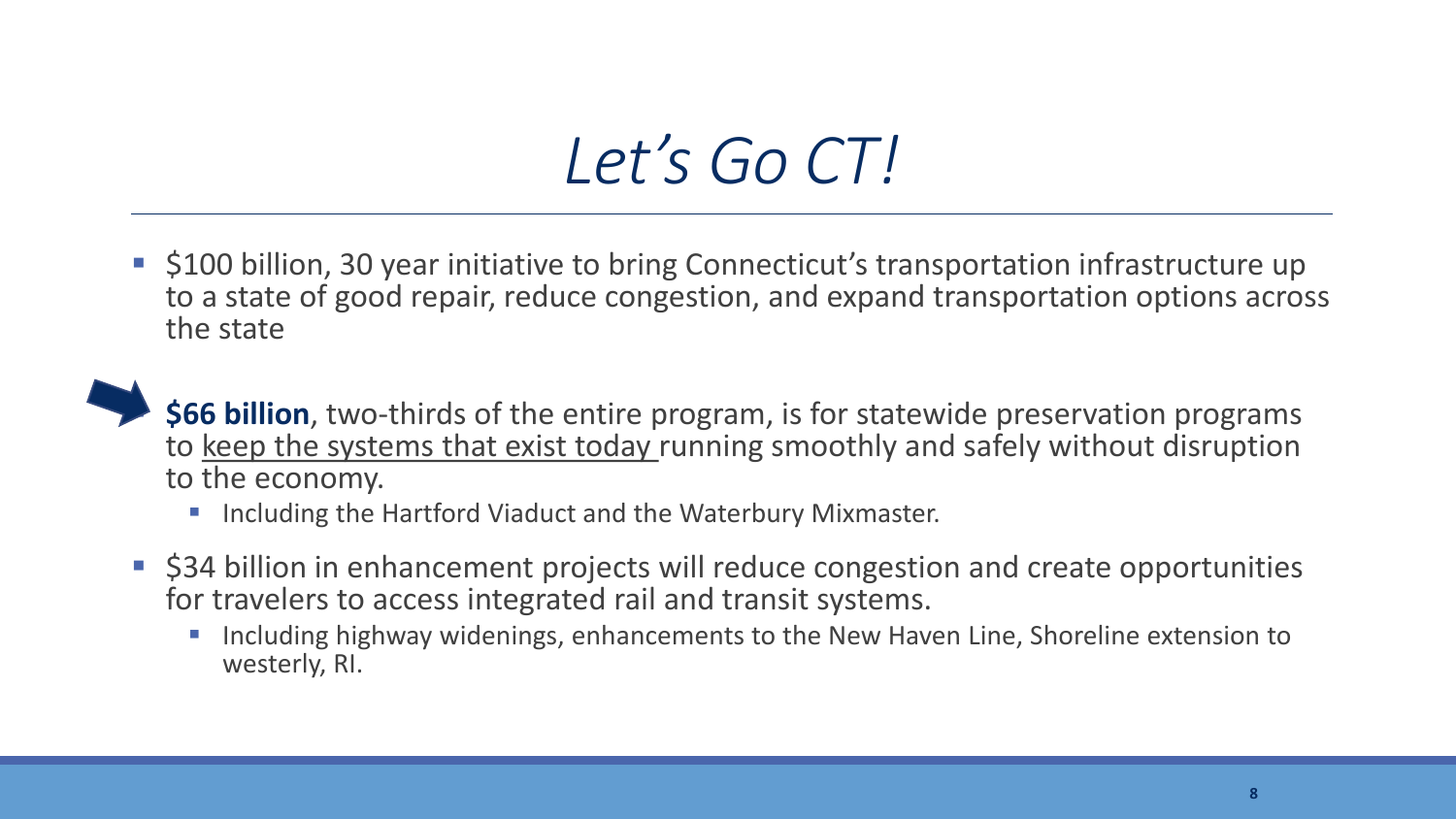## Positive Economic Impact of *Let's Go CT!*

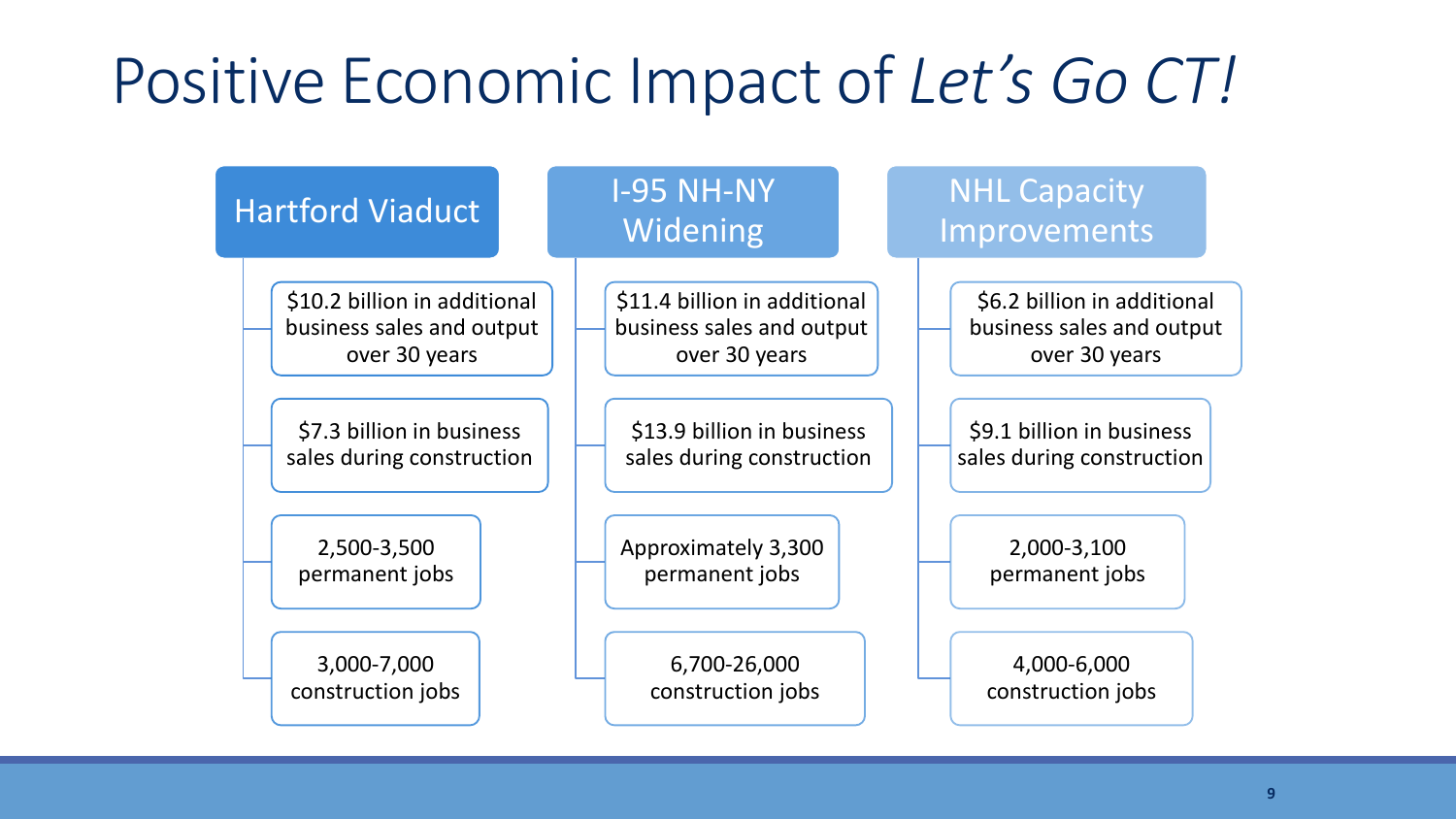# The Big Challenge

All of the state's infrastructure must be maintained, and brought into a state of good repair.

And, to be a competitive regionally and globally and accessible to our residents, CT's transportation system must meet the demands of the 21<sup>st</sup> century with enhancements and integrated systems.

**The big question: How do we pay for it?**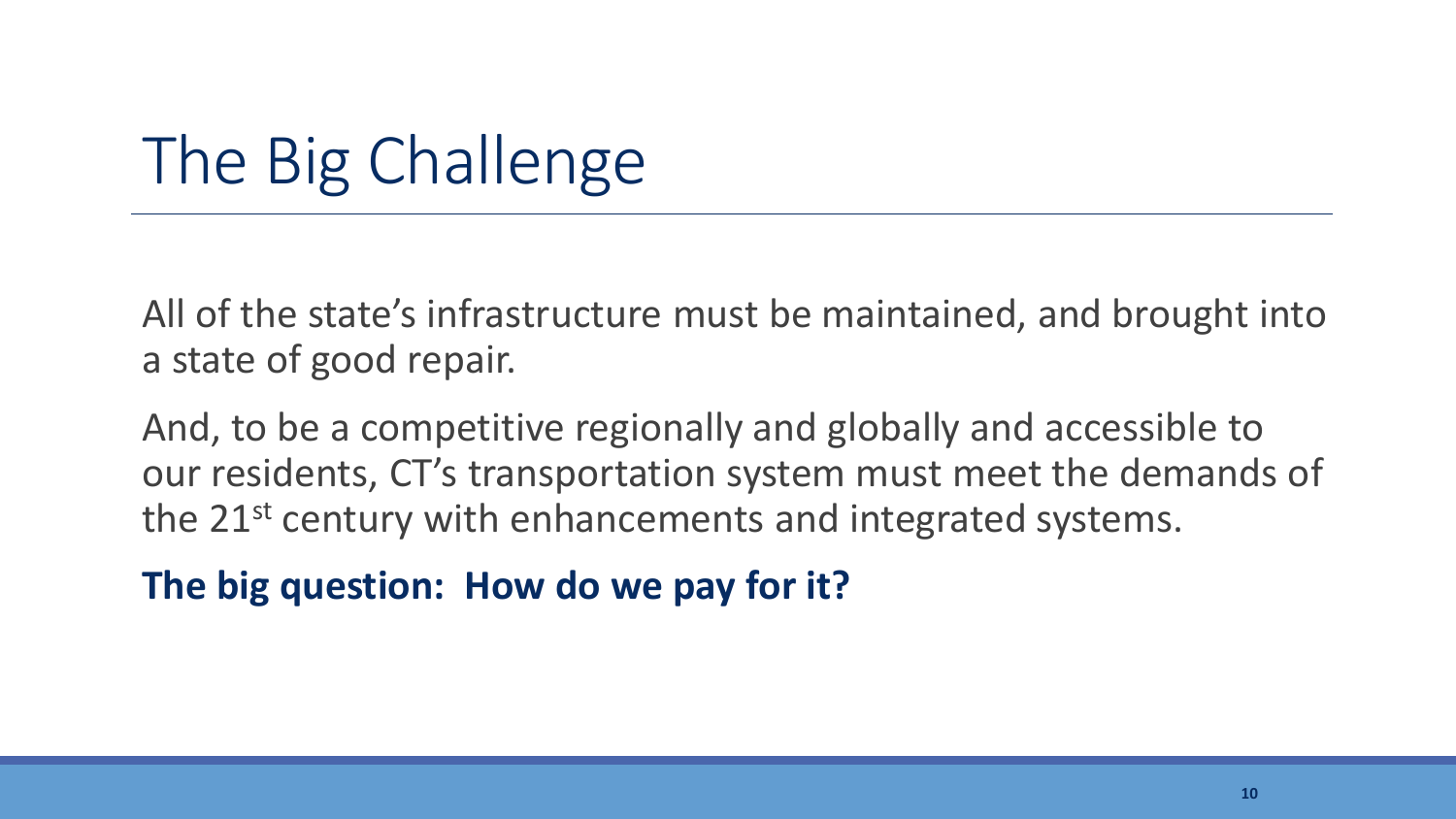## Our Approach: Solving for the STF

- Due to the difficulty in making assumptions about 30 years out, in particular, with technological changes on the horizon, we aimed to keep the STF solvent through FY2030, the first 15 years of *Let's Go CT!*
- New revenues for transportation should not compete with the General Fund.
- New Revenues must be ongoing and dedicated to transportation.
- The Governor and the General Assembly solved for the short-term financing challenge, and the TFP looked to the medium and long term. The STF is solvent until FY2021 with recent legislative changes.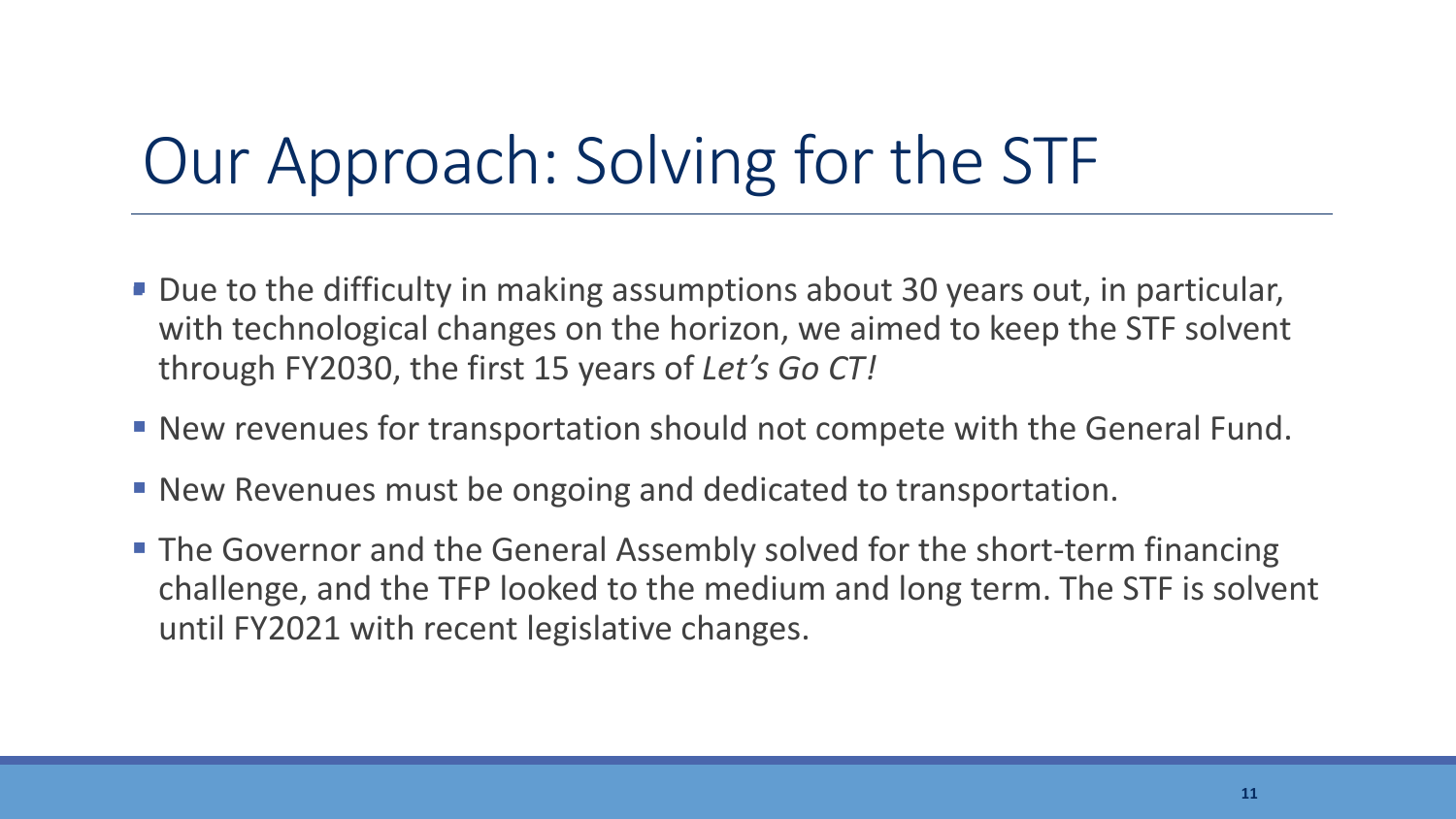#### A Brief History of the Special Transportation Fund

- Created in 1983 following the collapse of the Mianus River Bridge.
- In 1984, the General Assembly passed a 10-year schedule of tax and fee increases, and transfers of existing resources, to fund the STF.
- The state began to address a backlog of projects, especially bridges.
- **However**, in the late 1990s the State retreated from investments in transportation and **reduced the gas tax by 14 cents**.
- If the gas tax had not been reduced, the STF would have been able to execute on hundreds of projects that are now part of CT's backlog, and the price tag for Let's Go CT! would be significantly lower.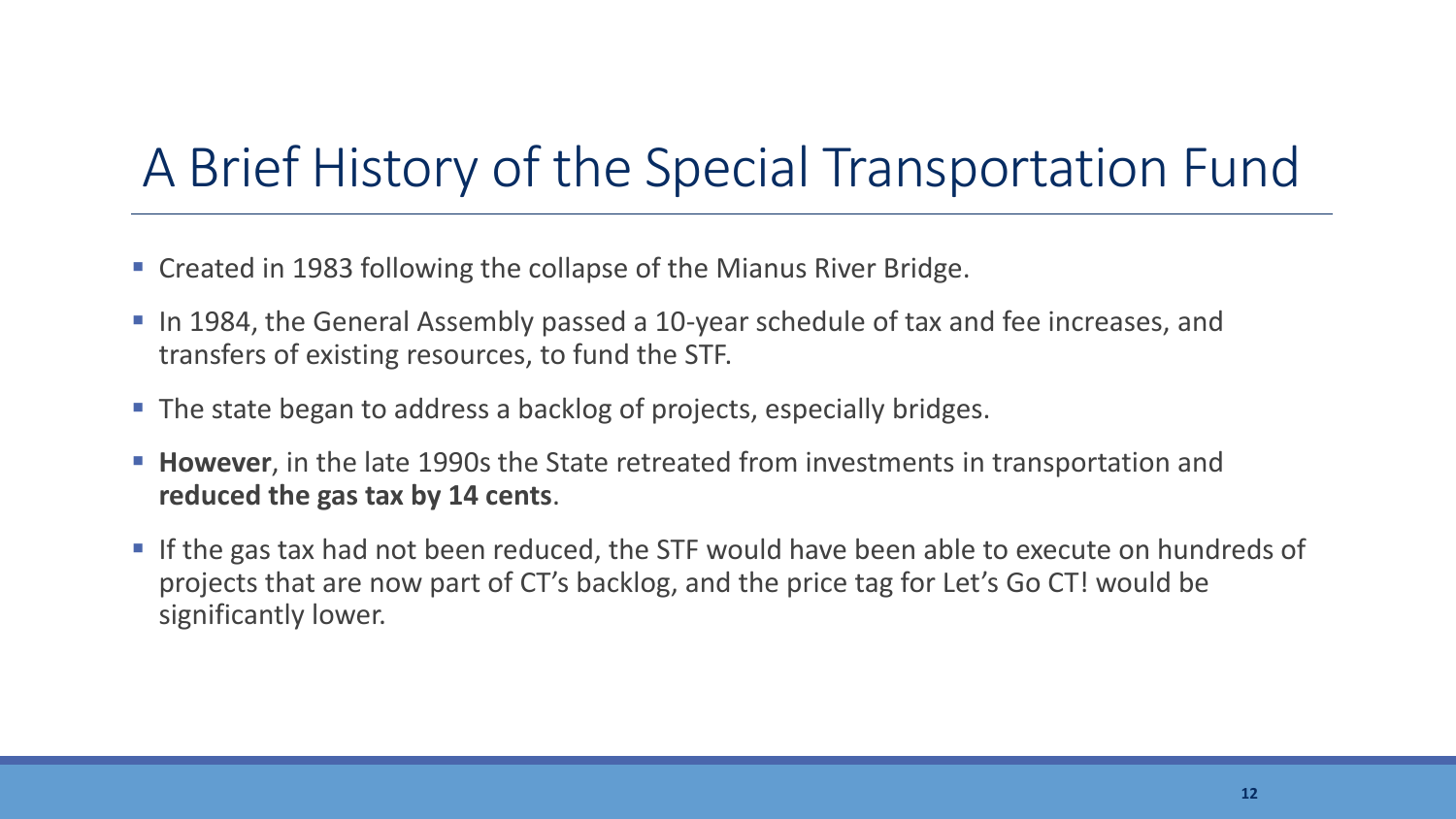# How did we meet this challenge?

The TFP utilized a fiscally responsible lens to protect taxpayers' investment, while balancing the positive economic impact of projects, to reduce costs and get the biggest bang for the revenue we recommend raising.

#### **3 Types of Recommendations**

- 1. Policy
- 2. Financing
- 3. Revenue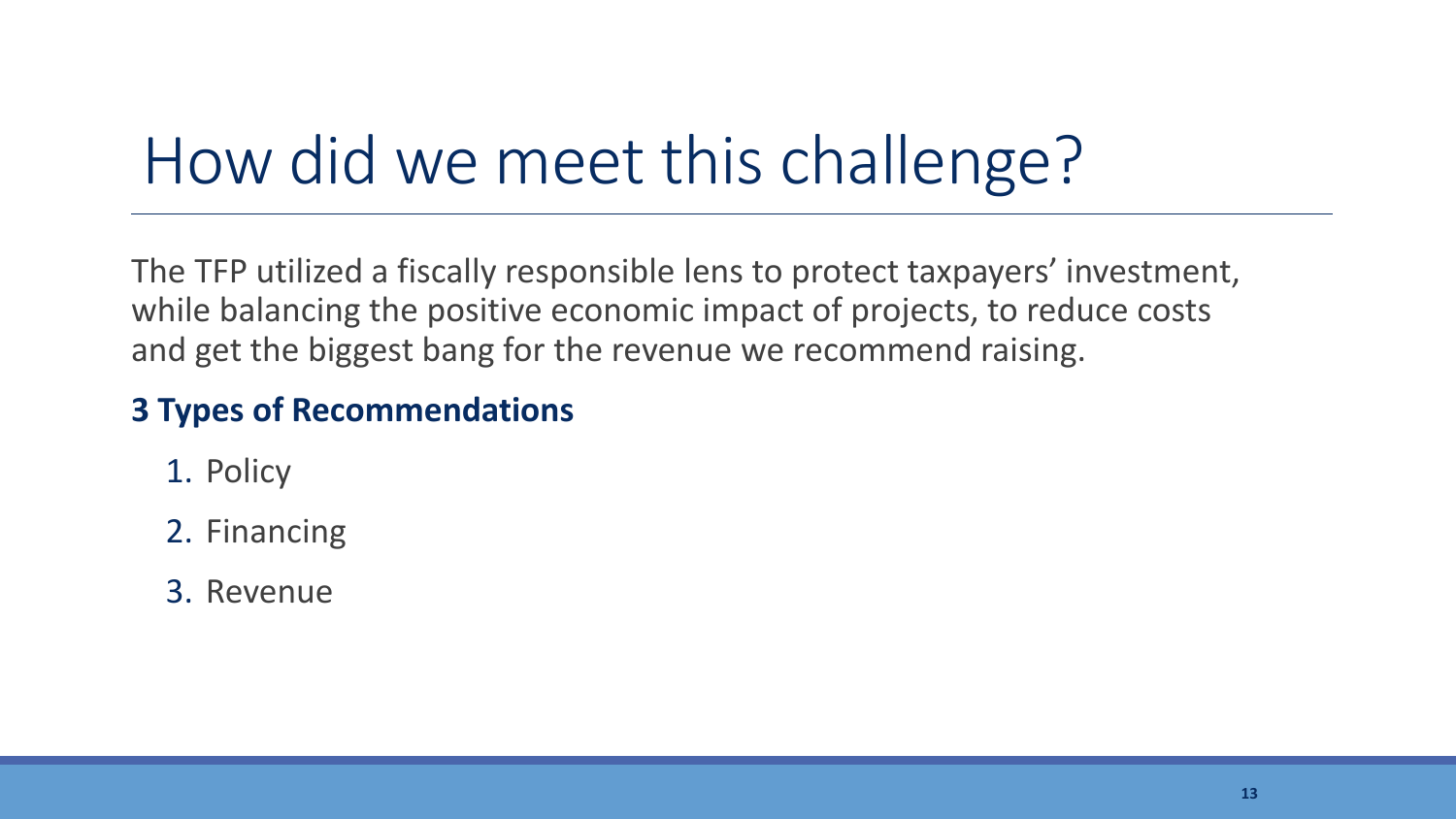## Policy Recommendations

- Enact a **Constitutional Amendment** to protect transportation funds.
- Consolidate MPOs and then expand their role in project execution, freeing up staff and resources at CTDOT.
- Enable CTDOT to use essential alternative project delivery methods to expedite projects and reduce costs like in nearly every state.
- Continue to integrate planning across state agencies and ensure housing and economic development are part of the consideration set for projects.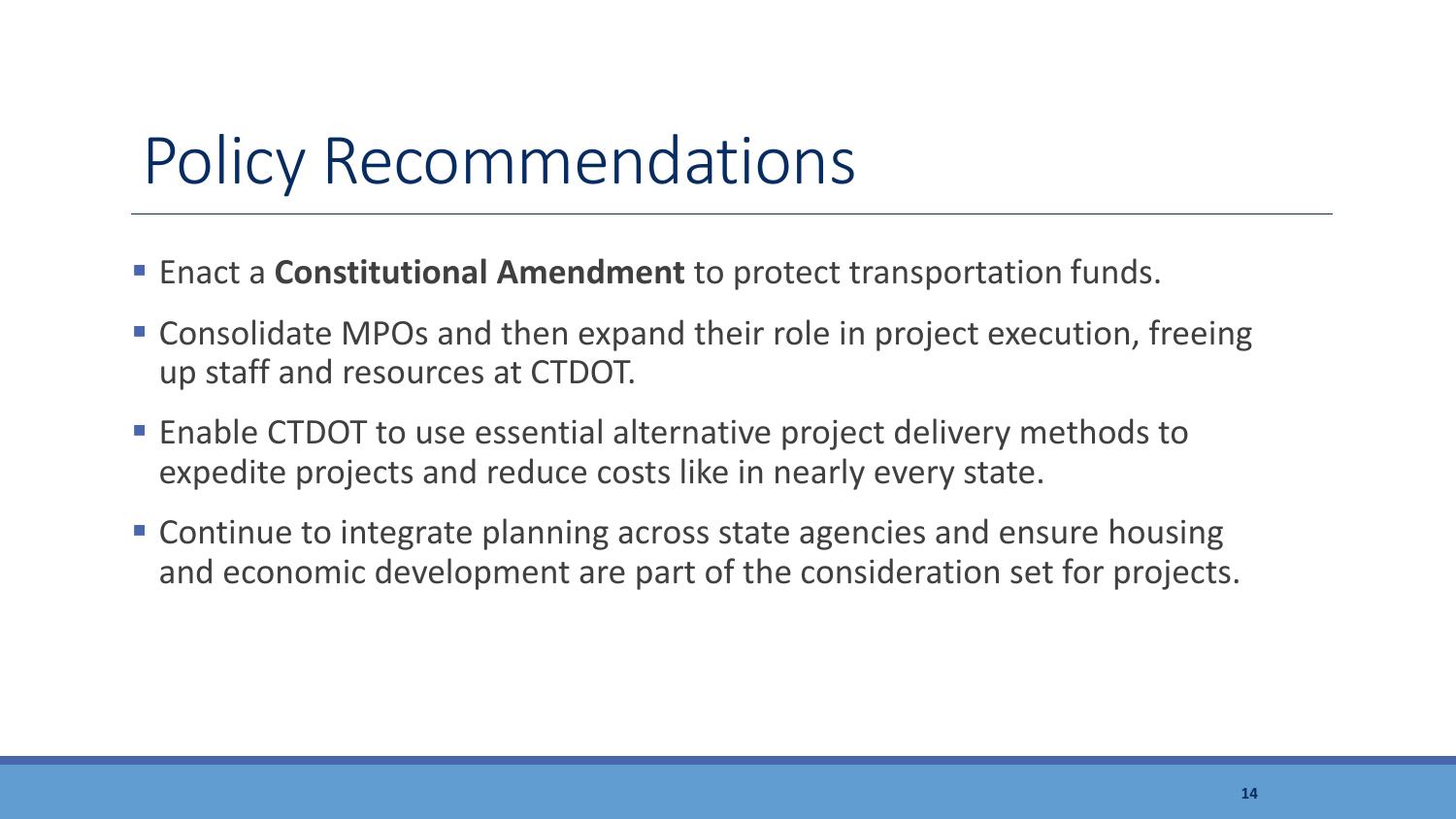## Financing Recommendations

- Institute a cap on surpluses in the STF at 5% of the total annual expenses.
	- This will reduce state borrowing by \$9 billion over 15 year period, and \$6 billion in interest savings over the life of those hypothetical bonds.
- Develop the expertise and enable the use of innovative financing tools: TIFIA, RRIF, P3s and Green Bonds.
- Maintain the current revenue bond structure.
	- CT's revenue bonds have credibility in the marketplace and are wellreceived by ratings agencies.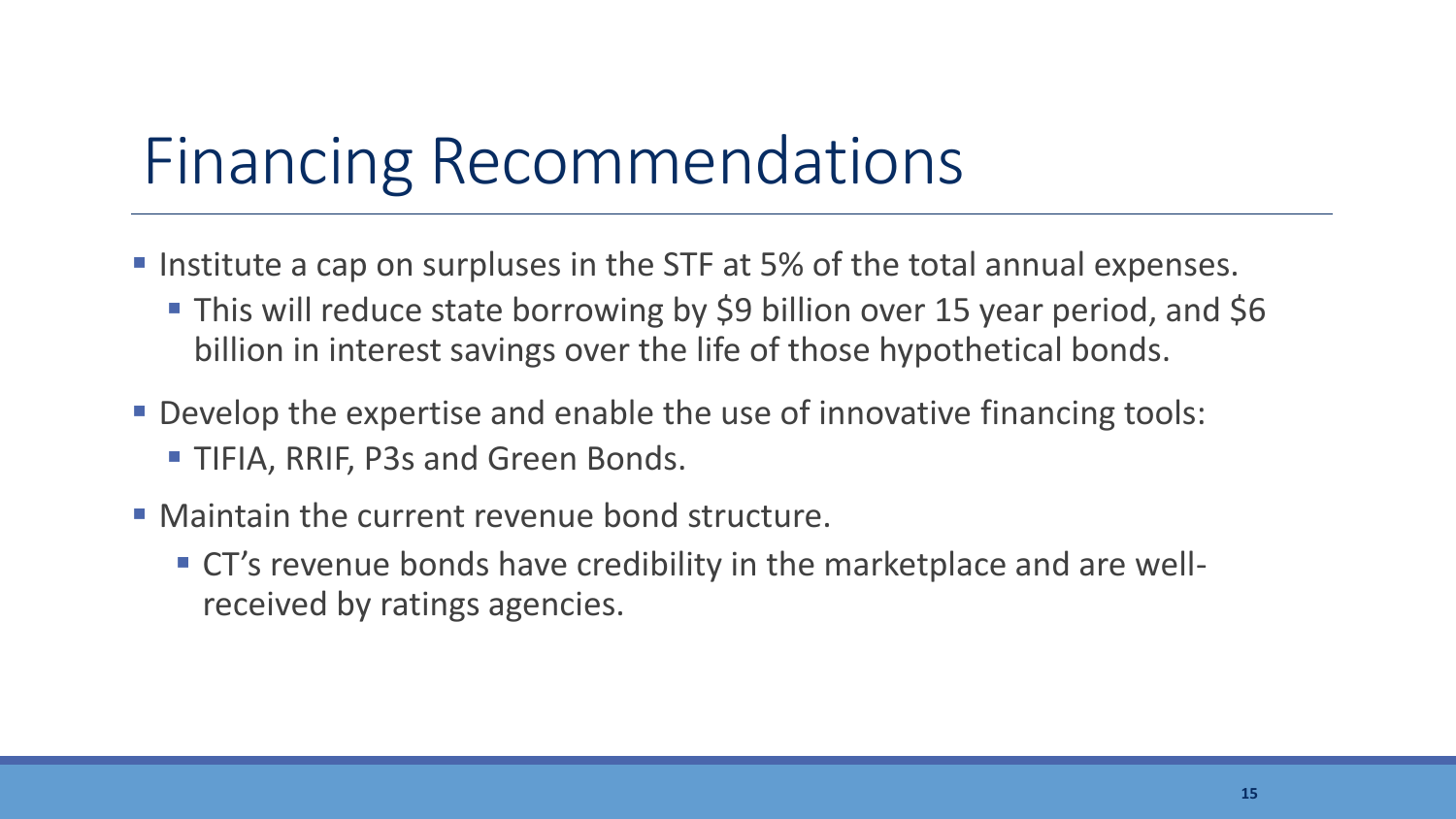## User-Based Revenue Recommendations

- **Motor Vehicle Receipts, Licenses, Permits, and Fees:** Adjust to a modern rate structure, and then periodically increase to account for inflation. (\$1.3 billion over 15 years)
- **Gasoline Tax:** Return back to the 1990s rate of 39 cents per gallon, a phase-in of 14 cents over 7 **years.** (\$2.0 billion over 15 years)
	- Develop a voluntary pilot vehicle miles traveled program using federal funds for user-based fees that could replace the gasoline tax if it becomes obsolete.
- **Rail & Bus Fares & Parking Rates:** Increase fares & rates annually by 2.5% to keep pace with inflation (\$678 million from FY 2018 to FY 2030)
- **Congestion Mitigation Tolling**: Implement **All-Electronic** Tolling on highways to reduce congestion and help pay for improvements in the following corridors: New York to New Haven, New Haven to Rhode Island, and New York to Hartford. (nearly \$8 billion through FY2030)
	- **Explore conversion of HOV lanes to HOT lanes to reduce congestion north and east of Hartford.**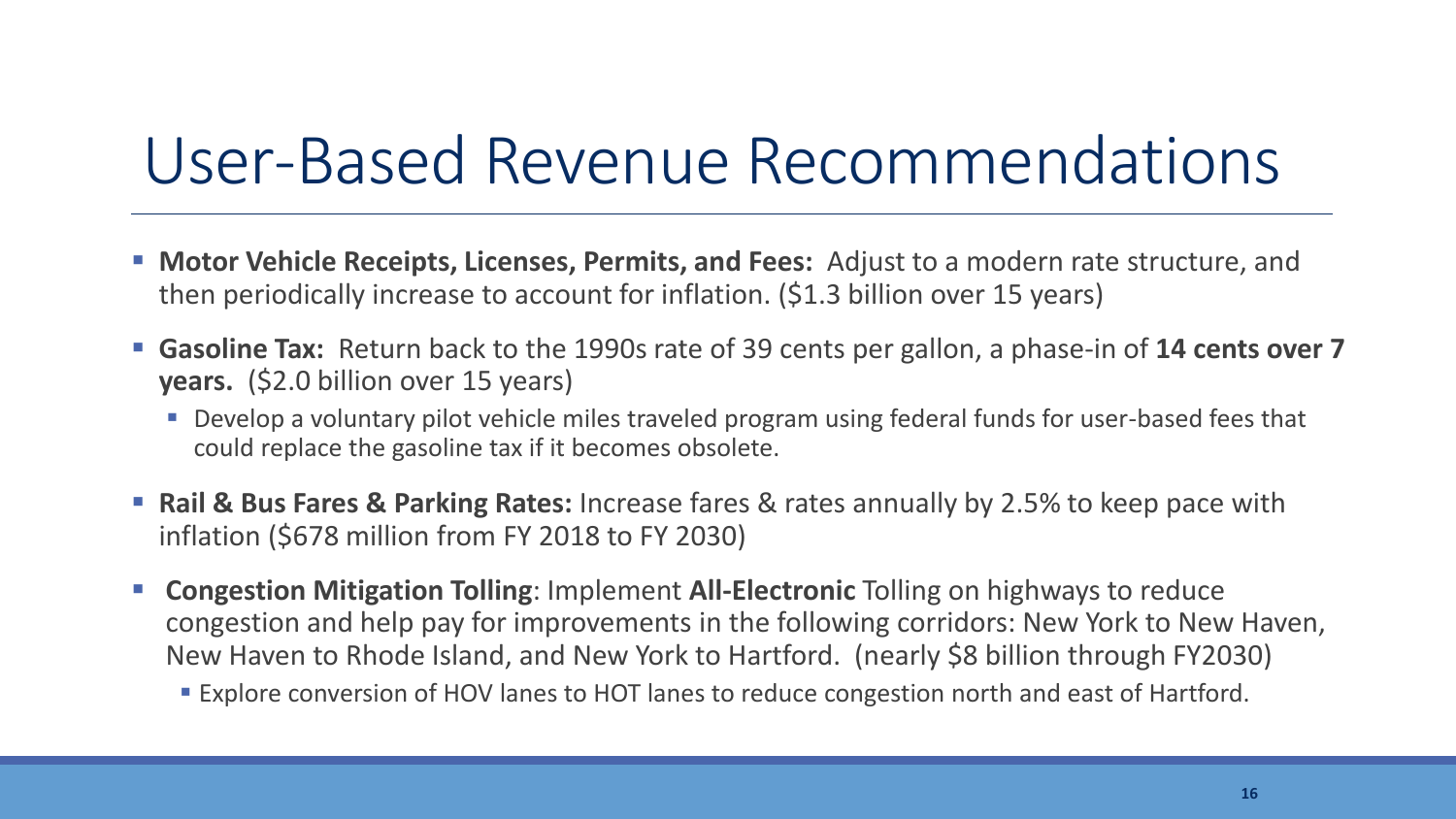### Revenue Recommendations, continued

- **Value Capture and Rights of Way:** Capture the increase in land value near transportation improvements and raise revenue from existing rights of way.
- **Sales Tax:** Increase the sales tax by 0.5% and direct it to the STF (\$5.8) billion over 15 years)